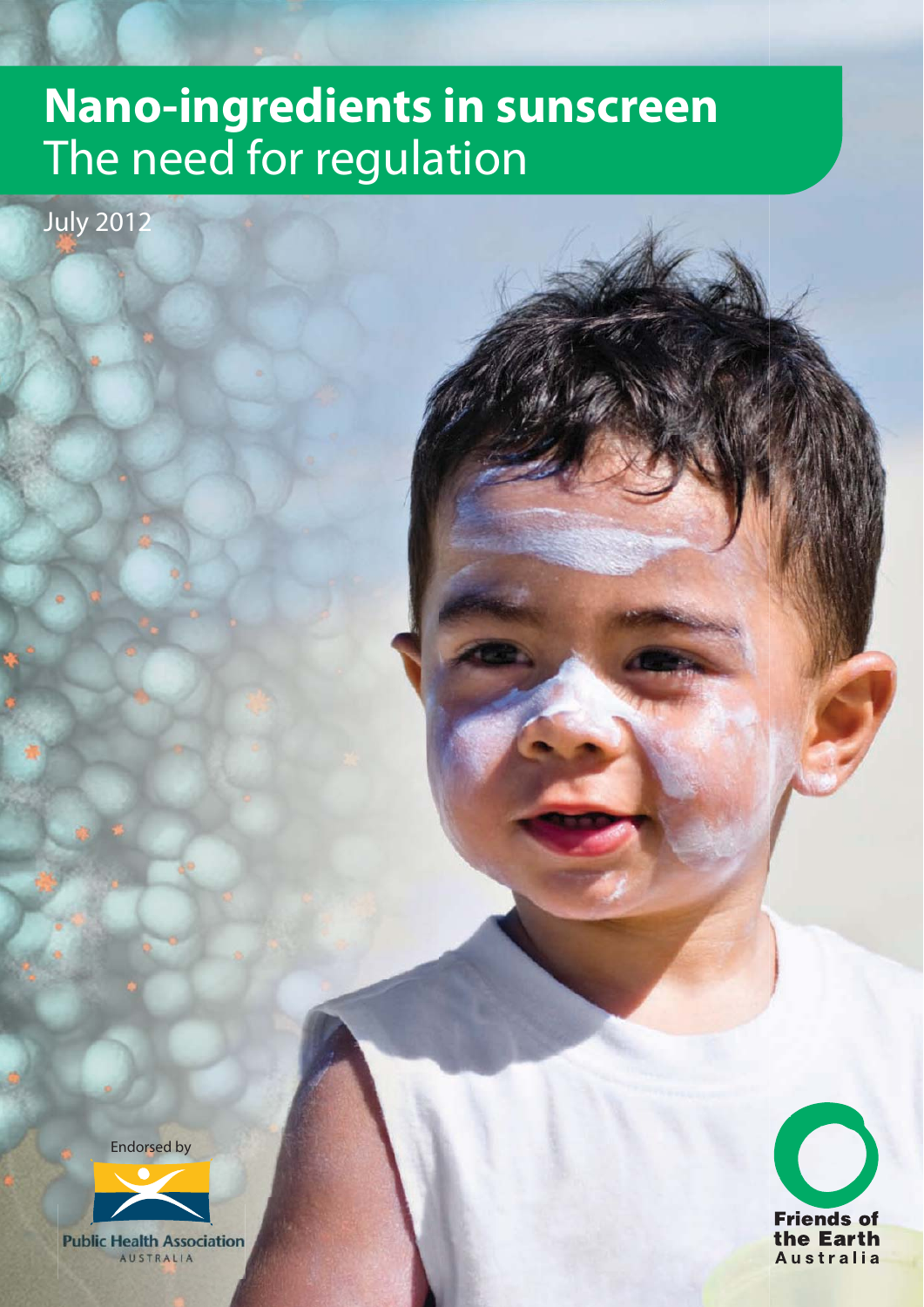## **Executive Summary**

Australia has the highest rate of skin cancer in the world. Using sunscreen, along with protective clothing, a broad-brimmed hat, sunglasses and staying out of the sun in the middle of the day, is important to help reduce the risk of developing skin cancer. However, Friends of the Earth is concerned that some nano-ingredients in sunscreens may be doing more harm than good.

We are concerned about the use of manufactured nanomaterials in sunscreen because:

- Peer-reviewed study has demonstrated that some nanomaterials used in commercial sunscreens sold in Australia behave as extreme photocatalysts, aggressively producing free radicals that can damage DNA and skin cells
- If nanomaterials are absorbed into our skin, they could make sun damage worse
- We do not yet know the extent to which nanomaterials in sunscreens penetrate intact, healthy skin, although it seems likely they will be taken up through damaged skin
- Despite having a toxicological profile that is very different from the same chemical composition in larger particle form, nano-ingredients in sunscreens are not subject to new safety assessment or separate listing on the Australian Register of Therapeutic Goods (ARTG). That is, if a substance has been approved for use in bulk form, its nano-form faces no new assessment, despite exhibiting novel behaviours. This leaves nanomaterials subject to far less scrutiny than any other potential new active ingredient for sunscreen
- Nano-ingredients in sunscreens are not subject to mandatory labelling. This is especially a problem for people with skin conditions such as eczema that may make them more vulnerable to skin penetration by nanomaterials
- Nano-ingredients are not necessary to manufacture effective sunscreens; there is no need to put their commercial use ahead of appropriate safety assessment

Friends of the Earth is calling for nano-forms of zinc oxide and titanium dioxide to be treated as new chemicals for the purposes of listing on the ARTG or for other regulatory purposes. This would trigger an assessment of their safety that is specific to the nano-form, and a listing on product labels that is also specific to the nano-form. This is in line with recommendations from senior scientific bodies internationally, and new laws introduced in the European Union.

We recognise the significant technical challenges and scientific uncertainties plaguing efforts to regulate nanomaterials. Until risk assessment for nanomaterials is validated, and fit-for-purpose detection methods are developed, we do not support the commercial sale of nano-sunscreens.

By Georgia Miller and Louise Sales Friends of the Earth Australia nano.foe.org.au

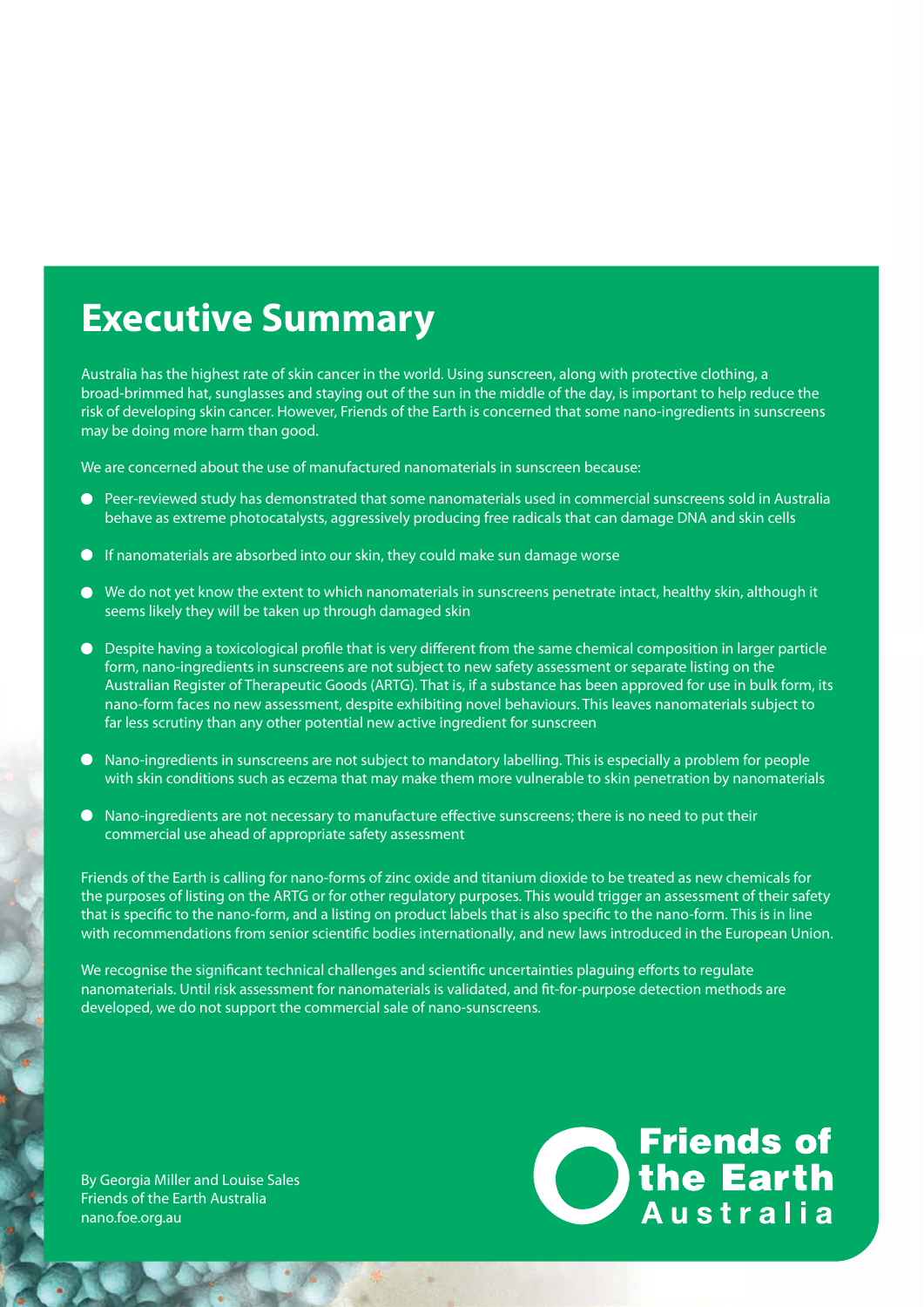## **The health concerns regarding nano-ingredients in sunscreen**

There are growing concerns around the health and environmental risks of using nano-ingredients in sunscreen. Alarmingly little research has been conducted into the potential health risks. However, from the research that has been performed, we know that surface area plays a key role in the toxicity of nanomaterials. As we reduce the size of particles, the larger relative surface area increases the potential for free radical production which can damage proteins and DNA. The leader of CSIRO's Nanosafety group warned in 2008 that in a worst-case scenario, nano-ingredients in sunscreens could cause skin cancer.<sup>1</sup> More recently, dermatologists have called for mandatory labelling of nano-ingredients so that vulnerable sections of the population can avoid them $^2$ 

#### **Some nano-sunscreens act as photocatalysts**

It has long been established that nano-ingredients used in sunscreens can produce free radicals, especially when exposed to UV light<sup>3</sup>. Some nano-ingredients used in sunscreens are aggressive producers of free radicals. Barker and Branch found that contact with several commercially available nano-sunscreens resulted in pre-painted roofs breaking down 100 times faster. They described the process as "An aggressive, photocatalytically initiated, free-radical degradation mechanism"4 . While this study did not examine the interaction of nano-sunscreens with human skin, it did demonstrate a potential toxicity mechanism that was of great concern to the scientific community. A subsequent modelling study conducted by the CSIRO suggested that there is a very narrow size range of titanium dioxide nanoparticles where transparency is acceptable, SPF is effective and free radical production is low<sup>5</sup>. This may mean that rather than offering effective sun protection, some nanoparticles in sunscreens may actually make sun damage worse.

#### **What are nanomaterials?**

The word nanomaterial is an umbrella term for objects of all different shapes and sizes with one or more dimensions (length, width or height) or surface structures on the nano-scale. The nano-scale is the range from 1 - 100 nanometres – with one nanometre being one millionth of a millimetre. Importantly, the term nanomaterial also includes aggregates and agglomerates (clumps) of nanoparticles.

The properties of matter change at the nano-scale, as the laws of classical physics give way to quantum effects. The properties of nanomaterials can therefore be quite different from those of larger particles of the same substance. Altered properties can include colour, solubility, material strength, electrical conductivity and magnetic behaviour. Nanomaterials also have a greater surface area relative to volume. This makes them much more chemically reactive than larger particles.

## **Why are nano-ingredients used in sunscreen?**

Two increasingly popular sunscreen ingredients are the metal oxides – zinc oxide (ZnO) and titanium dioxide (TiO2). The traditional larger bulk forms of these chemicals leave a white residue on the skin, but once the size of these particles is reduced down towards the nano-scale they start to become transparent. Clumps of nanoparticles (agglomerates or aggregates) are also sometimes used for their transparency.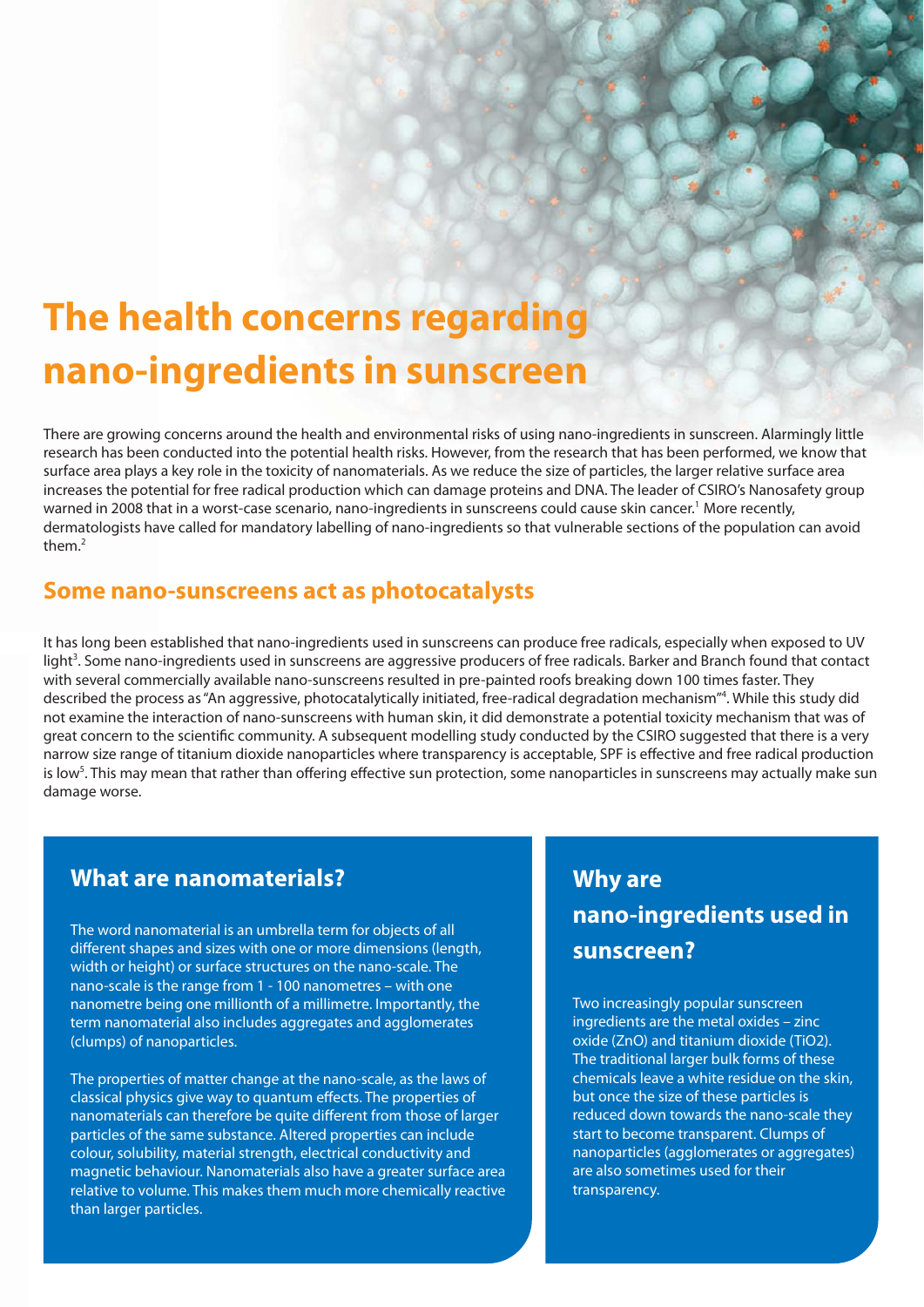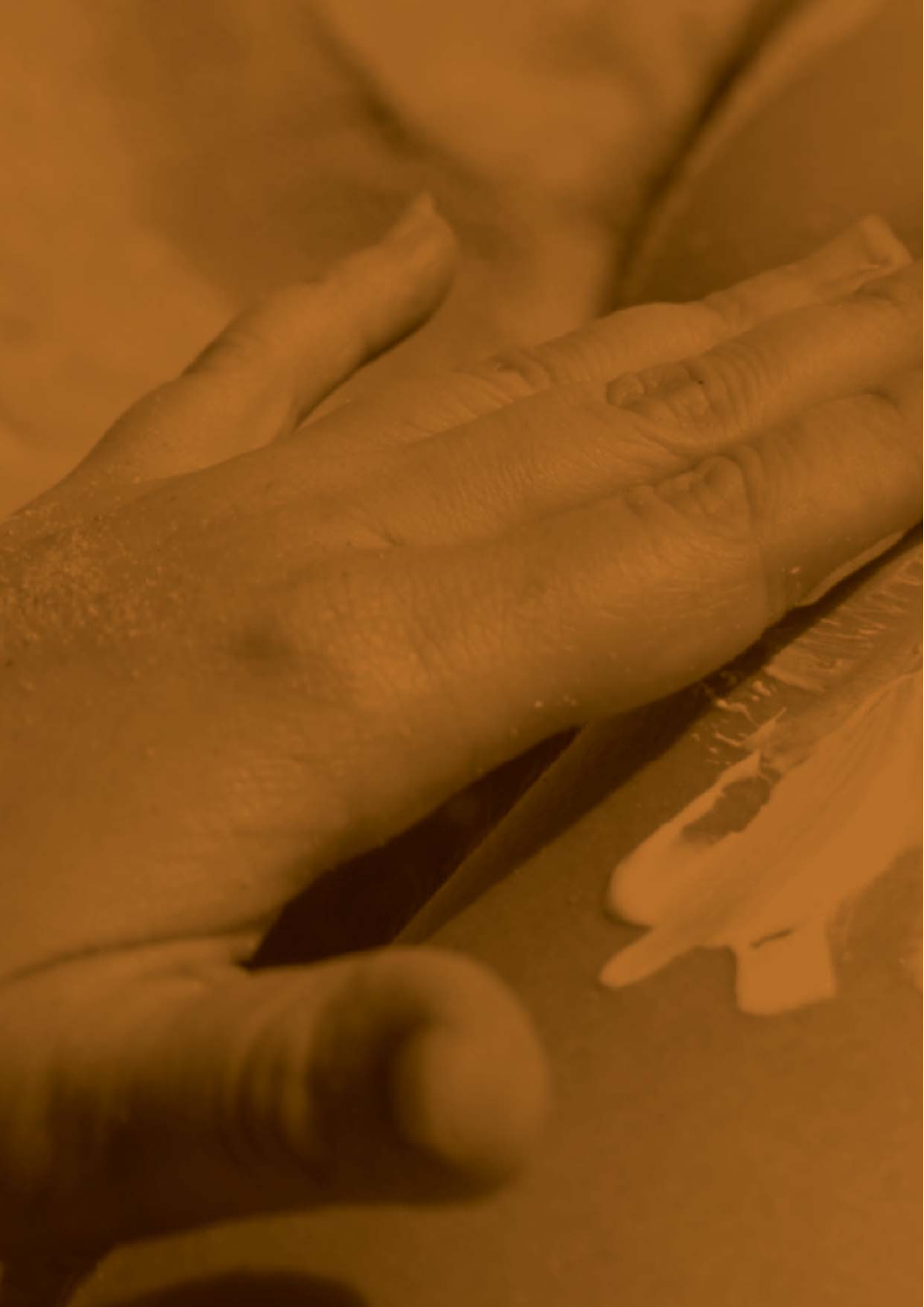### **Existing skin penetration studies are inadequate**

A literature review by the Therapeutic Goods Administration in 2009 found that most studies to date have found no or limited skin penetration by nano-ingredients. However, serious limitations in these studies prevent us concluding that skin absorption does not occur. The European Union's high level Scientific Committee on Consumer Products has warned that existing research into skin penetration by nano-ingredients is inadequate and that further studies "taking into account abnormal skin conditions and the possible impact of mechanical effects on skin penetration need to be undertaken."6

Many existing skin penetration studies are deficient because they:

- **Are overwhelmingly short term, often 24 hours,**
- **Are mostly based on excised skin** *in vitro*, where there is no movement or blood circulation,
- **Fail to consider the role of skin condition** (eg eczema, acne, sunburn, children with thinner skin) and,
- **Do not assess the role of penetration enhancers, despite the prevalence** of these substances in sunscreens, cosmetics and workplaces.

Recent peer-reviewed literature reviews have emphasised that these deficiencies limit the relevance of earlier skin penetration studies to 'real life' scenarios and prevent any reliable conclusion about skin penetration by nano-ingredients.<sup>7</sup> Gulson et al emphasise that they first identified radio isotope labelled zinc in blood at the end of the second day of their longer term study, after 4 applications of sunscreen.<sup>8</sup> More long-term studies are clearly needed to assess the extent to which nano-ingredients penetrate the skin and to determine their fate if they do.

#### **Peer-reviewed studies now demonstrate that skin penetration can occur**

A study published after the TGA's most recent literature review found small amounts of zinc from sunscreen in the blood and urine of human trial participants<sup>9</sup>. The study used live human volunteers and was carried out over 5 days, with follow up testing for at least six days. The study was not able to show whether the zinc was absorbed in particle or ionic form, so this requires further research. Another limitation of the study was the poor control used (the 'bulk' zinc control had an average particle size of 110 nm and many particles smaller than 100 nm, meaning that there could not be effective comparison between nano and 'non-nano' zinc uptake). Nonetheless, this study shows that skin uptake of ingredients from sunscreen applied to intact skin does occur in some form. The results of a separate pilot study conducted as a prelude to this study have been published very recently; they also showed that small amounts of zinc from sunscreen were detectable in blood and urine<sup>10</sup>.

Several other peer-reviewed studies have shown skin penetration by other types of nanomaterials. Quantum dots and fullerenes can penetrate skin<sup>11</sup>, especially if skin is flexed<sup>12</sup> (as during exercise) or exposed to 'penetration enhancers' which can be found in some cosmetics.<sup>13</sup> A 2003 study by the United States National Institute for Occupational Safety and Health<sup>14</sup> found that when accompanied by repetitive skin flexing, inert fluorospheres 1000 nm in size could reach living cells in the dermis. Particles were also found to be concentrated under torn skin, suggesting that compromised skin is more vulnerable to penetration.

## **Labelling is needed for at risk groups**

Dermatologists and toxicologists have issued public warnings that people with damaged skin, young children (whose skin is thinner), and people who use sunscreens very regularly are at greater risk of exposure to nanomaterials and should avoid using nano-sunscreens.<sup>15</sup>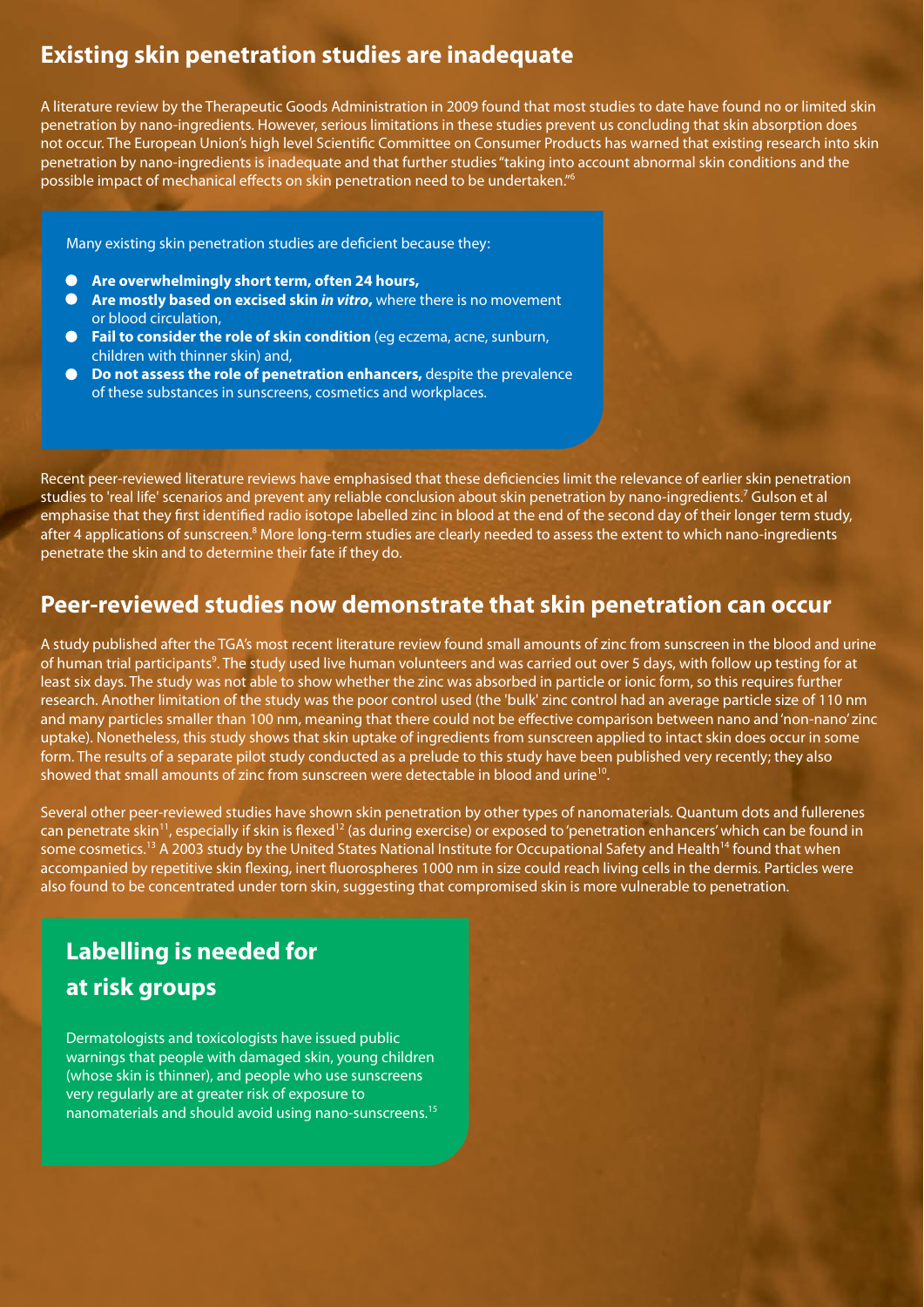



## **Europe and New Zealand move to regulate nano-ingredients in sunscreen**

High level scientific calls for nano-specific regulation have resulted in Europe and New Zealand moving to regulate nano-ingredients in sunscreen.

In 2004 senior scientists in the United Kingdom's Royal Society and Royal Academy of Engineering produced a detailed report into nanotechnology. They emphasised that the toxicity of nanomaterials cannot be predicted from the known properties of larger particles of the same chemical composition. That is, nanomaterials exhibit novel bioavailability, solubility, reactivity and toxicity: they behave as new chemicals.

Given the novel behaviour of nanomaterials, the UK Royal Society recommended that:

- For regulatory purposes **nanomaterials should be treated as new chemicals**<sup>16</sup>
- $\bullet$ **Nanomaterials should be subject to new safety assessments** before being allowed in consumer  $products<sup>17</sup>$
- **Nano-ingredients in consumer products should be labelled**<sup>18</sup>

After an extensive investigation, the European Union's Scientific Committee on Consumer Products concluded that "review of the safety of the insoluble nanomaterials presently used in sunscreens is required". The committee recommended a case-by-case risk assessment of all nanomaterials used in sunscreens and cosmetics<sup>19</sup>.

The European Parliament has subsequently passed laws that will require manufactured nanomaterials in sunscreens and cosmetics to go through nano-specific safety testing before they can be sold, and to be listed on product labels<sup>20</sup>. These laws come into effect in July 2013.

New Zealand will also require the mandatory labelling of nano-ingredients in sunscreen and cosmetics from 2015.

## **The Australian regulatory response**

Australia's regulators have taken contradictory approaches on the need to regulate manufactured nanomaterials.

In 2007, a Federal Government commissioned review of Australia's regulation of nanotechnology (the "Monash review") identified the failure to treat nano-forms of existing substances as new chemicals as an important regulatory gap $21$ .

**In 2008 the NSW Parliamentary Inquiry into Nanotechnology also recommended that nano-forms of existing chemicals be assessed by**  regulators as new chemicals<sup>22</sup>. Further, it recommended mandatory labelling of nanomaterials used in sunscreens and cosmetics.

The Australian National Industrial Chemicals Notification and Assessment Scheme (NICNAS) - the regulator for industrial chemicals, cosmetics and secondary sunscreens - introduced new regulatory measures for nano-forms of new chemicals in January 2011. NICNAS will begin consultation to underpin reform of regulations relating to nano-forms of existing substances within the next year. That is, in the near term, secondary sunscreens will face nano-specific regulation by NICNAS.

In contrast, the Therapeutic Goods Administration (TGA), regulator of primary sunscreens, has rejected calls for nano-specific regulation and labelling of the products it has responsibility for. The TGA's approach has been questioned by legal and medical academics who suggest that the potential for health harm warrants a precautionary approach to regulation of nanomaterials in sunscreens $^{23}$ .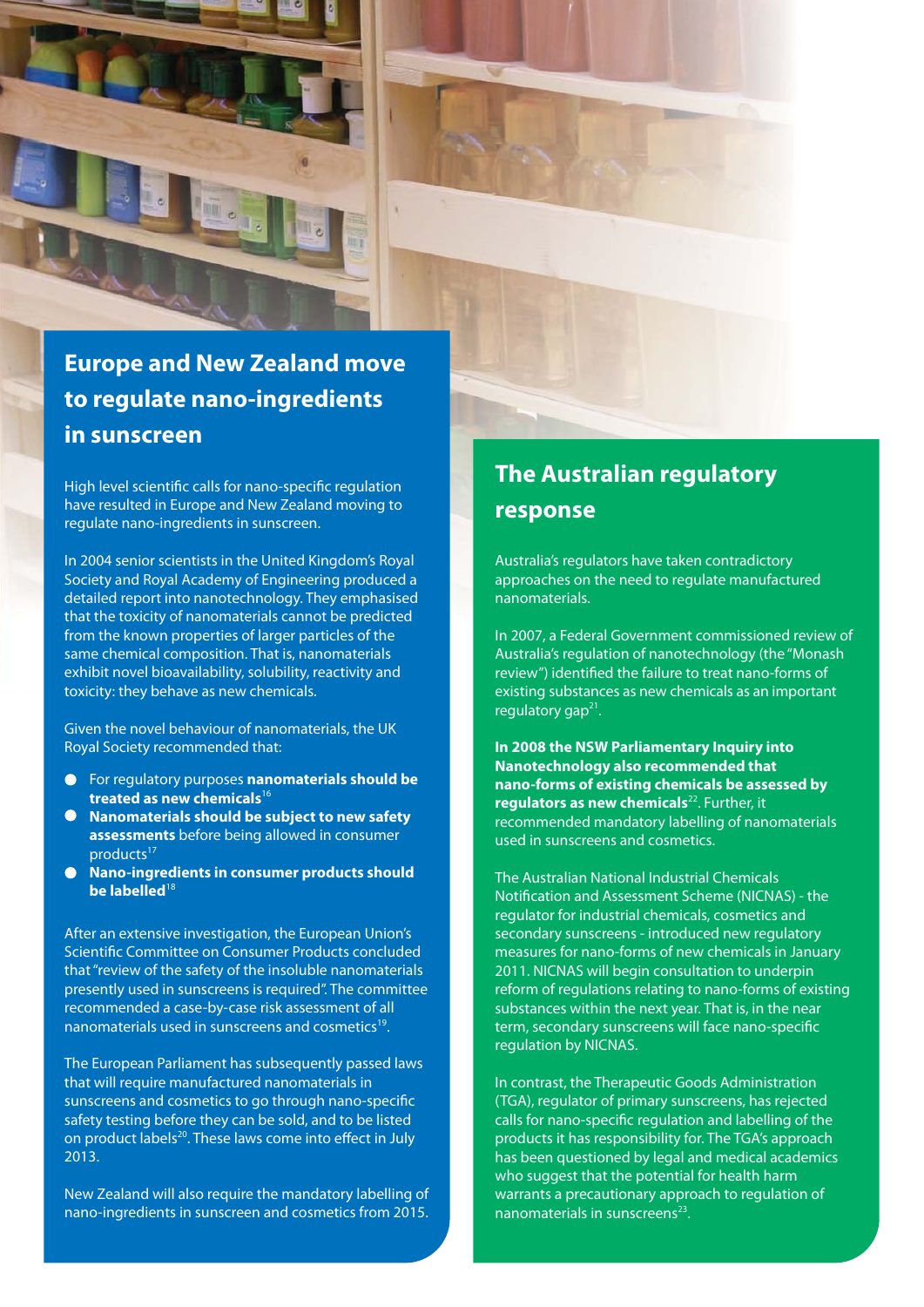## **There is widespread public support for nano-specific safety assessment and mandatory labelling**

A survey of nearly 1300 people commissioned by Friends of the Earth and carried out by The Australia Institute found very strong support for both mandatory labelling of nano-ingredients and safety testing of these ingredients before their use in commercial products $24$ :

 85% of Australians want companies to be required to label sunscreens and cosmetics which contain nano-ingredients, and ● 92% of Australians believe sunscreen and cosmetics manufacturers should have to conduct safety tests on nano-ingredients before using them in products

ACCORD, the national body representing the sunscreens and cosmetics sector, has also called for mandatory labelling of nano-ingredients in sunscreens and cosmetics to bring Australia into line with new European standards, and to maintain consumer confidence. ACCORD has called the Australian government's refusal to label nano-ingredients in sunscreens and cosmetics "out of touch"25.

Other community, union and consumer groups that support both mandatory labelling of nano-ingredients in sunscreens and the regulation of nanomaterials as new chemicals (i.e. nano-specific safety assessment before commercial use) include:

- Australian Council of Trade Unions
- Choice (the Australian Consumers Association)
- Consumers Federation of Australia
- Public Health Association of Australia
- The Australia Institute

Mandatory labelling is necessary to support informed choice, to allow post marketing surveillance of any potential health effects, and to enable people who may be at greater risk of skin penetration by nanomaterials to use a non-nano sunscreen.